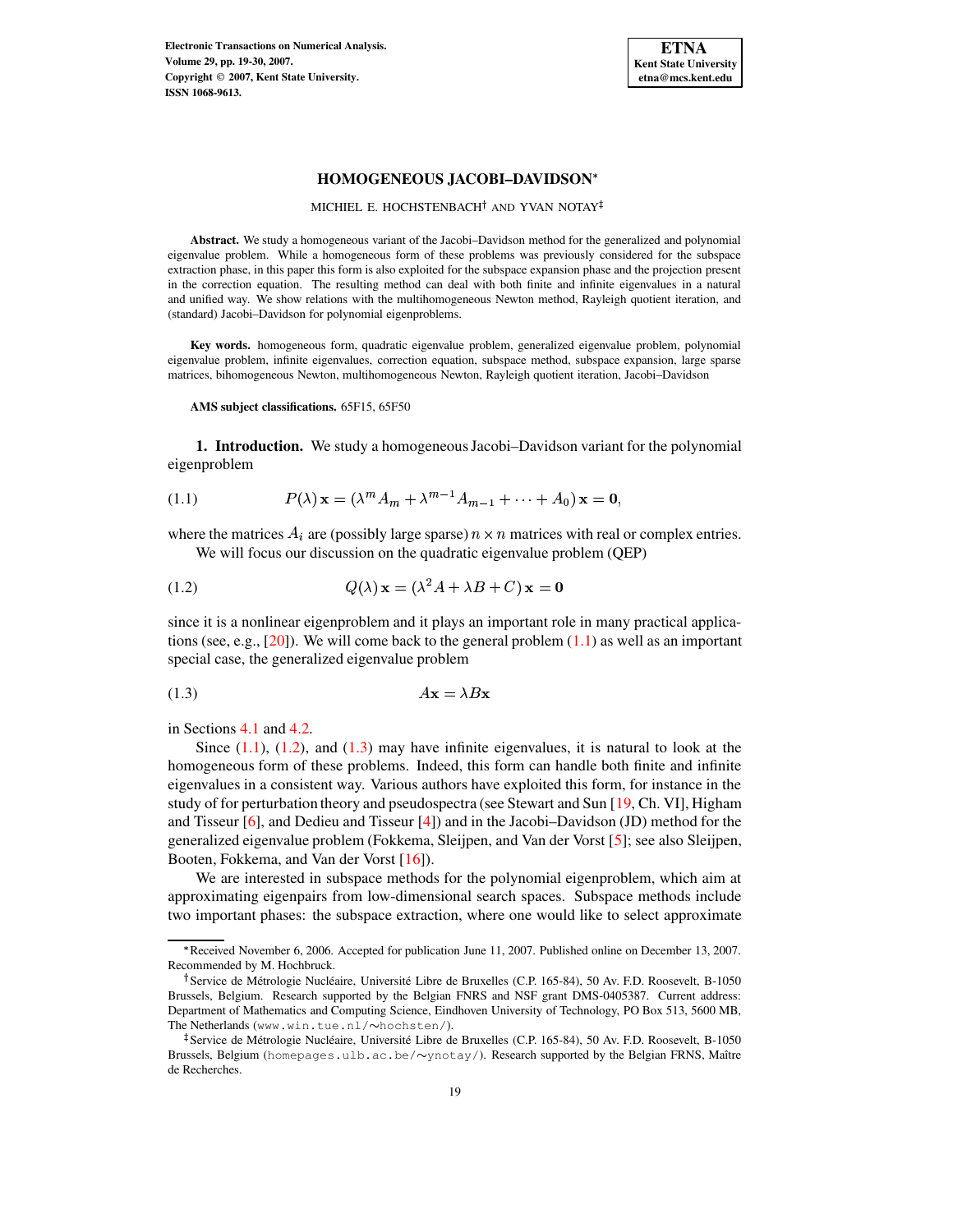

eigenpairsfrom a given subspace, and the subspace expansion, where the subspace is enlarged by a new direction to get even better approximations.

While [\[5\]](#page-10-2) used the homogeneous form for the subspace extraction phase, this paper will exploit this form of the polynomial eigenproblem to propose an alternative Newton or Jacobi– Davidson type *subspace expansion* process. We note that there are also other types of subspace expansion techniques, most notably the second order Arnoldi (SOAR) type method due to Raeven  $[14]$  and Bai and Su  $[2]$ . It is also natural to exploit the homogenous form for the subspace extraction, see [\[7\]](#page-11-4) and Section [4.4.](#page-7-0)

In the next section we will apply Newton to the homogeneous form of  $(1.2)$  and derive a new correction equation for Jacobi–Davidson for the quadratic eigenproblem. In Section [3](#page-2-0) we will present several alternatives for the projection in the correction equation, and point out relations with the multihomogeneous Newton method. Section [4](#page-5-1) discusses some special cases and extensions. Finally, we present numerical experiments and a conclusion in Sections [5](#page-8-0) and [6.](#page-10-4)

**2. Subspace expansion for homogeneous Jacobi–Davidson.** Let us consider the homogeneous form of  $(1.2)$ :

$$
Q(\alpha_{\lambda}, \beta_{\lambda}) \mathbf{x} = (\alpha_{\lambda}^{2} A + \alpha_{\lambda} \beta_{\lambda} B + \beta_{\lambda}^{2} C) \mathbf{x} = \mathbf{0}, \qquad \lambda = \alpha_{\lambda} / \beta_{\lambda}.
$$

Suppose we have an approximate eigenvector  $\mathbf{u} \approx \mathbf{x}$  of unit length and a corresponding approximate eigenvalue  $\theta := \alpha/\beta \approx \lambda$  in homogeneous form, where  $\alpha/\beta$  is the Rayleigh quotient of **u** and satisfies

$$
\mathbf{r} := (\alpha^2 A + \alpha \beta B + \beta^2 C) \mathbf{u} \perp \mathbf{u},
$$

i.e., it is one of the two solutions of  $\alpha^2(\mathbf{u}^*\mathcal{A}\mathbf{u}) + \alpha\beta(\mathbf{u}^*\mathcal{B}\mathbf{u}) + \beta^2(\mathbf{u}^*\mathcal{C}\mathbf{u}) = 0$ . The fact that  $\alpha/\beta$  is in homogeneous form means that  $\alpha$  and  $\beta$  can still be simultaneously scaled by a nonzero scalar; it is their ratio that matters. An infinite value corresponds to  $(\alpha, \beta) = (1, 0)$ .

Our main inspiration is formed by the multihomogeneous Newton method, as studied by Dedieu and Shub [\[3\]](#page-10-5) and Dedieu and Tisseur [\[4\]](#page-10-1). We will come back to this method in Section [3.2.](#page-3-0)

Our *ansatz* is to find an update for both the approximate eigenvalue (in homogeneous form)  $(\alpha, \beta)$  and the approximate eigenvector **u**: we look for  $(\Delta \alpha, \Delta \beta) \perp (\alpha, \beta)$  and  $\mathbf{s} \perp \mathbf{u}$ such that

<span id="page-1-0"></span>(2.1) 
$$
\left[ (\alpha + \Delta \alpha)^2 A + (\alpha + \Delta \alpha) (\beta + \Delta \beta) B + (\beta + \Delta \beta)^2 C \right] (\mathbf{u} + \mathbf{s}) = \mathbf{0},
$$

that is, the updated (homogeneous) pair should be an eigenpair, although the updated vector does not have unit length. The appropriate orthogonality condition for  $(\Delta \alpha, \Delta \beta)$  is [\[3,](#page-10-5) [4\]](#page-10-1)

<span id="page-1-1"></span>
$$
\overline{\alpha}\Delta\alpha + \overline{\beta}\Delta\beta = 0,
$$

where  $\overline{\gamma}$  denotes the complex conjugate of a complex number  $\gamma$ . Discarding the second-order terms in  $(2.1)$  we get

<span id="page-1-2"></span>(2.3) 
$$
Q(\alpha, \beta) s = -Q(\alpha, \beta) u - \Delta \alpha (2\alpha A + \beta B) u - \Delta \beta (\alpha B + 2\beta C) u.
$$

Rather than neglecting the last two terms, we would like to project out these terms, using the relation [\(2.2\)](#page-1-1). At the same time, we want that the projector preserves the information present in the residual **r**. These two requirements suggest the oblique projector

$$
I-\frac{\mathbf{z}\mathbf{u}^*}{\mathbf{u}^*\mathbf{z}},
$$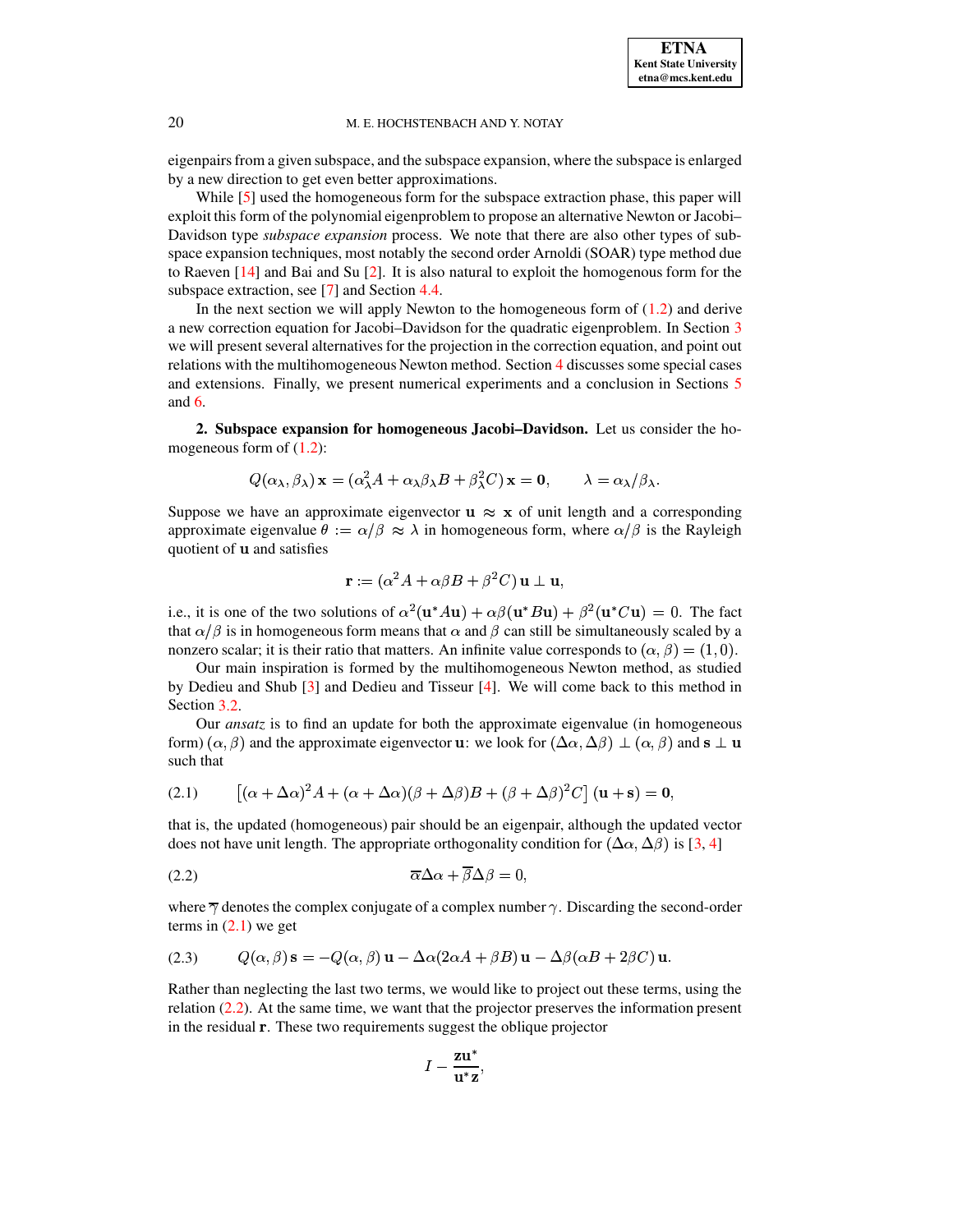where  $I$  is the identity matrix and

<span id="page-2-2"></span>(2.4) 
$$
\mathbf{z} = 2\alpha \overline{\beta} A \mathbf{u} + (|\beta|^2 - |\alpha|^2) B \mathbf{u} - 2\overline{\alpha}\beta C \mathbf{u};
$$

here we also need the assumption that  $u^*z \neq 0$ . Projecting [\(2.3\)](#page-1-2) we get the correction equation

<span id="page-2-1"></span>(2.5) 
$$
\left(I - \frac{\mathbf{z}\mathbf{u}^*}{\mathbf{u}^*\mathbf{z}}\right)Q(\alpha, \beta)(I - \mathbf{u}\mathbf{u}^*)\,\mathbf{s} = -Q(\alpha, \beta)\,\mathbf{u}, \qquad \mathbf{s} \perp \mathbf{u}.
$$

Compared with previous work on the Jacobi–Davidson method for quadratic eigenproblem [\[16,](#page-11-2) [18,](#page-11-5) [21,](#page-11-6) [9\]](#page-11-7), the correction equation [\(2.5\)](#page-2-1) is in homogeneous form and has a different projection vector z; see more details in Section [3.1.](#page-3-1)

Many practical aspects of earlier work (see, e.g., [\[17\]](#page-11-8)) carry over to the new variant:

If  $(2.5)$  is solved exactly, it has the solution

<span id="page-2-3"></span>
$$
\mathbf{s} = -\mathbf{u} + \gamma Q(\alpha, \beta)^{-1} \mathbf{z},
$$

where  $\gamma \in \mathbb{C}$  is such that  $\mathbf{s} \perp \mathbf{u}$ .

- Instead of an (often expensive) exact solve, we may solve the correction equation approximately, for instance using a few steps of the GMRES method.
- If we have a preconditioner  $M \approx Q(\alpha, \beta)$ , we may exploit it in solving the correction equation: we use the action of the inverse of

$$
\left(I-\frac{\mathbf{z}\mathbf{u}^*}{\mathbf{u}^*\mathbf{z}}\right)M:\mathbf{u}^\perp\to\mathbf{u}^\perp
$$

which is

$$
\left(I - \frac{M^{-1} \mathbf{z} \mathbf{u}^*}{\mathbf{u}^* M^{-1} \mathbf{z}}\right) M^{-1} : \mathbf{u}^\perp \to \mathbf{u}^\perp.
$$

This means that to solve [\(2.5\)](#page-2-1), we need one action with  $M^{-1}$  to precompute  $M^{-1}z$ , plus in addition one action per step of the linear solver.

• An "Olsen type" method (see  $[13]$  and also  $[17]$ ) for the QEP would be to take

$$
\widetilde{\mathbf{s}} = -M^{-1}\mathbf{r} + \gamma M^{-1}\mathbf{z},
$$

where  $\gamma \in \mathbb{C}$  is such that  $\tilde{\mathbf{s}} \perp \mathbf{u}$ .

It is a sensible idea to solve  $(2.5)$  using a Krylov space of the form

$$
\mathcal{K}_m\left(\left(I-\frac{\mathbf{z}\mathbf{u}^*}{\mathbf{u}^*\mathbf{z}}\right)Q(\alpha,\beta),-\mathbf{r}\right)
$$

since this space is automatically orthogonal to the current approximation  $\bf{u}$ .

• We may be asked to compute eigenvalues close to a target  $\tau = \alpha_{\tau}/\beta_{\tau}$ . In this case, this target is often a better approximate eigenvalue than the Rayleigh quotient in the early stages of the method. Therefore, it may often be favorable in practice to replace the Rayleigh quotient  $\alpha/\beta$  in the left-hand side of [\(2.5\)](#page-2-1) by the target  $\alpha_{\tau}/\beta_{\tau}$ until the Rayleigh quotient is of sufficient quality (measurable by a small residual norm).

<span id="page-2-0"></span>**3. Relations.** The correction equation [\(2.5\)](#page-2-1) is closely related to several other methods, as we will now show.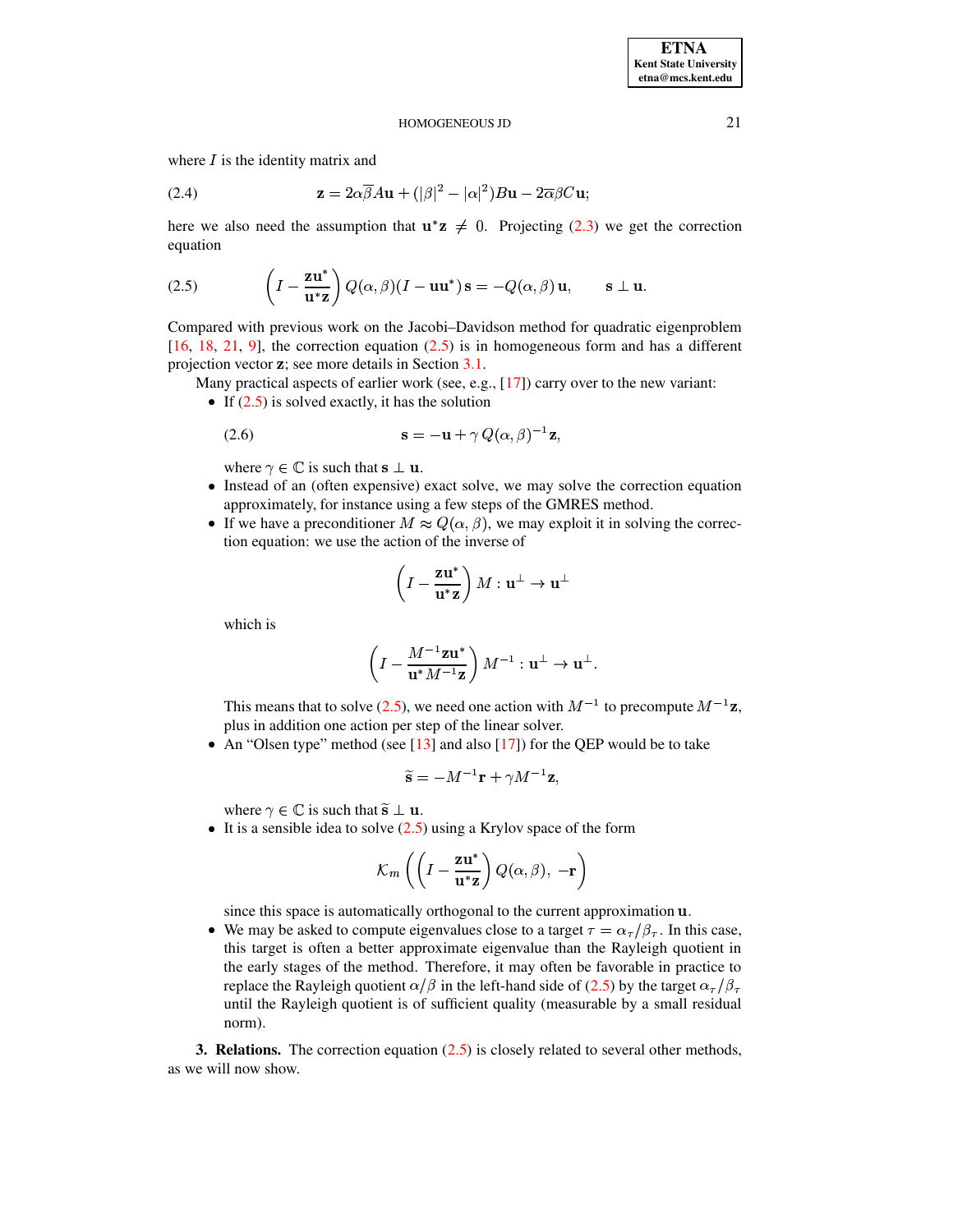<span id="page-3-1"></span>**3.1. Standard Jacobi–Davidson for the quadratic eigenproblem.** The standard cor-rection equation of Jacobi–Davidson for the quadratic eigenvalue problem is [\[16,](#page-11-2) [18,](#page-11-5) [21\]](#page-11-6)

$$
\left(I - \frac{\mathbf{z}_1 \mathbf{u}^*}{\mathbf{u}^* \mathbf{z}_1}\right) (\theta^2 A + \theta B + C)(I - \mathbf{u} \mathbf{u}^*) \mathbf{s} = -(\theta^2 A + \theta B + C) \mathbf{u}, \qquad \mathbf{s} \perp \mathbf{u},
$$

where

$$
\mathbf{z}_1 = Q'(\theta) \mathbf{u} = (2\theta A + B) \mathbf{u}.
$$

(See [\[8\]](#page-11-10) for a derivation; the idea is to project out a multiple of  $Q'(\theta)$  u, while fixing the residual  $Q(\theta)$  **u**.) Switching to homogeneous coordinates we get

<span id="page-3-3"></span>(3.1) 
$$
\mathbf{z}_1 = (2\alpha A + \beta B) \mathbf{u} = D_\alpha Q(\alpha, \beta) \mathbf{u},
$$

where  $D_{\alpha}$  denotes the derivative with respect to  $\alpha$ . However, other formulations of the quadratic eigenproblem lead to other projection vectors  $\tilde{z}$ . Suppose for convenience that  $\lambda \notin \{0, \infty\}$ . Then the formulation  $(\lambda A + B + \lambda^{-1} C) \mathbf{x} = \mathbf{0}$  leads to the vector

<span id="page-3-5"></span>(3.2) 
$$
\widetilde{\mathbf{z}} = (\theta A - \theta^{-1} C) \mathbf{u}, \text{ i.e., } \widetilde{\mathbf{z}} = (\alpha^2 A - \beta^2 C) \mathbf{u}.
$$

Similarly, the formulation  $(A + \lambda^{-1}B + \lambda^{-2}C)$   $\mathbf{x} = \mathbf{0}$  leads to the vector

$$
\mathbf{z}_2 = (\theta B + 2C)\,\mathbf{u}
$$

or in homogeneous coordinates

<span id="page-3-4"></span>(3.3) 
$$
\mathbf{z}_2 = (\alpha B + 2\beta C) \mathbf{u} = D_\beta Q(\alpha, \beta) \mathbf{u}.
$$

Note that we can also derive this last vector if we consider the *reverse QEP* (which may in particular be attractive if are interested in large and infinite eigenvalues)

$$
\lambda^2 Q(\lambda^{-1}) \mathbf{x} = (A + \lambda B + \lambda^2 C) \mathbf{x} = \mathbf{0}.
$$

In fact, we can get infinitely many other possibilities for the projection vector  $z$  in a similar way.

The projection vector **z** in [\(2.4\)](#page-2-2) is different in general from the vectors  $z_1$ ,  $z_2$ , and  $\tilde{z}$  that we have seen in this section. In fact, we have that

$$
\mathbf{z} = \overline{\beta}\, \mathbf{z}_1 - \overline{\alpha}\, \mathbf{z}_2 = (\overline{\beta} D_\alpha - \overline{\alpha} D_\beta) Q(\alpha, \beta) \, \mathbf{u}.
$$

Therefore the projection vector z may be interpreted as a mediator between the projection vector  $z_1$  for the eigenvalues around 0 and the projection vector  $z_2$  for the eigenvalues around  $\infty$ . In particular, [\(2.4\)](#page-2-2) is equal to  $z_1$  in  $\theta = 0$  and equal to  $z_2$  in  $\theta = \infty$ .

<span id="page-3-0"></span>**3.2. Multihomogeneous Newton.** We now focus on the multihomogeneous Newton as studied by Dedieu and Shub [\[3\]](#page-10-5) and Dedieu and Tisseur [\[4\]](#page-10-1). They show that the updates  $(\Delta \alpha, \Delta \beta)$  and s should satisfy the system

<span id="page-3-2"></span>
$$
(3.4)\left[\begin{array}{ccc}Q(\alpha,\beta)&(2\alpha A+\beta B)\mathbf{u}&(\alpha B+2\beta C)\mathbf{u}\\ \mathbf{u}^*&0\\\mathbf{0}^*&\overline{\alpha}\end{array}\right]\left[\begin{array}{c}\mathbf{s}\\ \Delta\alpha\\\Delta\beta\end{array}\right]=-\left[\begin{array}{c}Q(\alpha,\beta)\mathbf{u}\\0\\0\end{array}\right].
$$

We now show that this system is equivalent to the correction equation  $(2.5)$  with z as in  $(2.4)$ (cf. [\[16,](#page-11-2) Thm. 3.5]).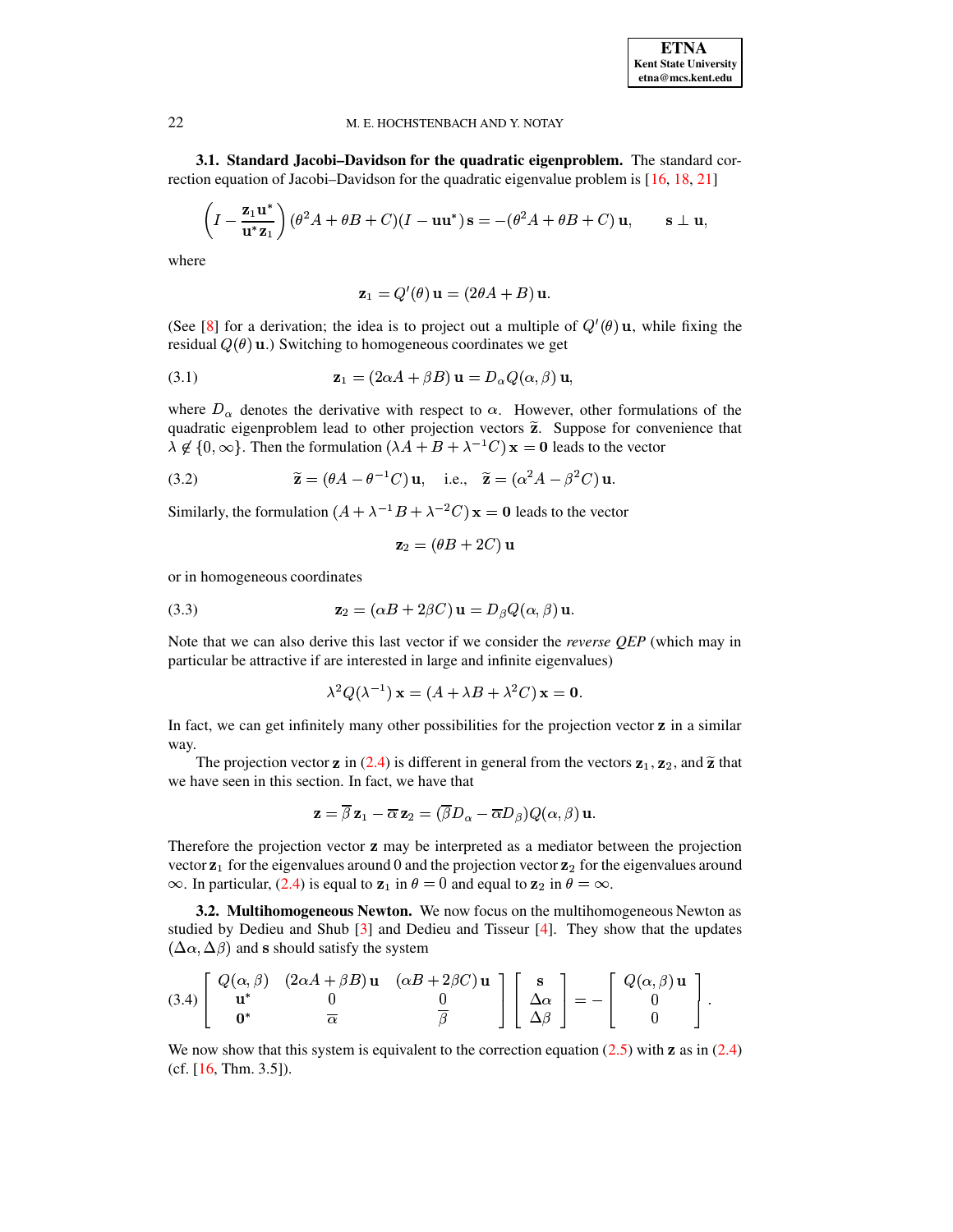PROPOSITION 3.1. Let **u** be an approximate eigenvector and let  $\alpha/\beta$  be the Rayleigh *quotient of* **u** (which implies  $Q(\alpha, \beta)$  **u**  $\perp$  **u**). Then [\(2.5\)](#page-2-1) is equivalent to [\(3.4\)](#page-3-2) in the following sense: if  $(s, \Delta \alpha, \Delta \beta)$  is a solution to [\(3.4\)](#page-3-2), then s is a solution to [\(2.5\)](#page-2-1), and if s is a solution *to* [\(2.5\)](#page-2-1), then there exist  $\Delta \alpha$  and  $\Delta \beta$  such that  $(\mathbf{s}, \Delta \alpha, \Delta \beta)$  is a solution to [\(3.4\)](#page-3-2).

*Proof.* If  $(s, \Delta \alpha, \Delta \beta)$  is a solution to [\(3.4\)](#page-3-2), then from [\(2.3\)](#page-1-2) and [\(2.2\)](#page-1-1) we see that **s** is a solution to [\(2.5\)](#page-2-1). On the other hand, if s is a solution to (2.5), then there exists a  $\gamma \in \mathbb{C}$ such that  $Q(\alpha, \beta)$   $\mathbf{s} = -Q(\alpha, \beta) \mathbf{u} + \gamma \mathbf{z}$ , where z is as in [\(2.4\)](#page-2-2). Now we realize that  $\mathbf{z} =$  $\beta z_1 - \overline{\alpha} z_2$ , where  $z_1$  and  $z_2$  are as in [\(3.1\)](#page-3-3) and [\(3.3\)](#page-3-4). Hence, the result now follows from taking  $\Delta \alpha = -\gamma \beta$  and  $\Delta \beta = \gamma \overline{\alpha}$ .  $\qquad \Box$ 

In [\[3\]](#page-10-5) and [\[4\]](#page-10-1), [\(3.4\)](#page-3-2) is derived by a Newton process on the space  $S^{n-1} \times \mathbb{P}$ , where  $S^{n-1} =$  $\{ \mathbf x \in \mathbb C^n : ||\mathbf x|| = 1 \}$  is the unit sphere,  $\mathbb P$  is the one-dimensional projective space over  $\mathbb C$ , and  $\|\cdot\|$  is the two-norm. We note that we can also derive [\(3.4\)](#page-3-2) in an alternative, slightly easier way as follows.

Let  $\mathbf{a} \in \mathbb{C}^n$  and  $(\gamma, \delta) \in \mathbb{P}$  be fixed scaling quantities in the equations

$$
(\alpha^{2} A + \alpha \beta B + \beta^{2} C) \mathbf{x} = \mathbf{0},
$$

$$
\mathbf{a}^{*} \mathbf{x} - 1 = 0,
$$

$$
\overline{\gamma} \alpha + \overline{\delta} \beta - 1 = 0.
$$

One may check that we get  $(3.4)$  when we write down the Newton correction for this system of equations and subsequently replace the "scaling quantities"  $(\gamma, \delta)$  and a by the current iterates  $(\alpha, \beta)$  and **u**, respectively.

In particular, since this approach is a Newton method, we get asymptotic quadratic convergence if the Jacobian is asymptotically nonsingular (cf. also [\[9\]](#page-11-7)).

PROPOSITION 3.2. *Suppose the homogeneous Jacobi–Davidson method, where the correction equations [\(2.5\)](#page-2-1) are solved exactly, converges to a simple eigenvalue, with right and* left eigenvectors **x** and **y**, respectively. Let  $z_{\infty}$  be the "asymptotic **z** vector",  $z_{\infty}$  =  $(\beta D_\alpha - \overline{\alpha}D_\beta)Q(\alpha, \beta)$  **x**. Assume that  $\mathbf{x}^*\mathbf{z}_\infty \neq 0$  and  $\mathbf{y}^*\mathbf{z}_\infty \neq 0$ . Then the asymptotic *convergence is quadratic.*

*Proof*. Because the homogeneous JD method is a Newton method, we only have to show that the "asymptotic Jacobian"

<span id="page-4-0"></span>(3.5) 
$$
\left(I - \frac{\mathbf{z}_{\infty} \mathbf{x}^*}{\mathbf{x}^* \mathbf{z}_{\infty}}\right) Q(\alpha, \beta) : \mathbf{x}^{\perp} \to \mathbf{x}^{\perp}
$$

is nonsingular. Suppose

$$
\left(I - \frac{\mathbf{z}_{\infty} \mathbf{x}^*}{\mathbf{x}^* \mathbf{z}_{\infty}}\right) Q(\alpha, \beta) \,\mathbf{s} = \mathbf{0}
$$

for an  $\mathbf{s} \perp \mathbf{x}$ . Then there exists a  $\xi \in \mathbb{C}$  such that

$$
Q(\alpha, \beta) \mathbf{s} = \xi \, \mathbf{z}_{\infty}.
$$

Since  $(\alpha, \beta)$  is supposed to be simple, there exists a unique left eigenvector **y** such that  $0 = \mathbf{y}^* Q(\alpha, \beta) \, \mathbf{s} = \xi \, \mathbf{y}^* \mathbf{z}_{\infty}$ . Because of the assumption that  $\mathbf{y}^* \mathbf{z}_{\infty} \neq 0$ , we must have  $\xi = 0$ and this implies that the operator  $(3.5)$  is injective and hence bijective. П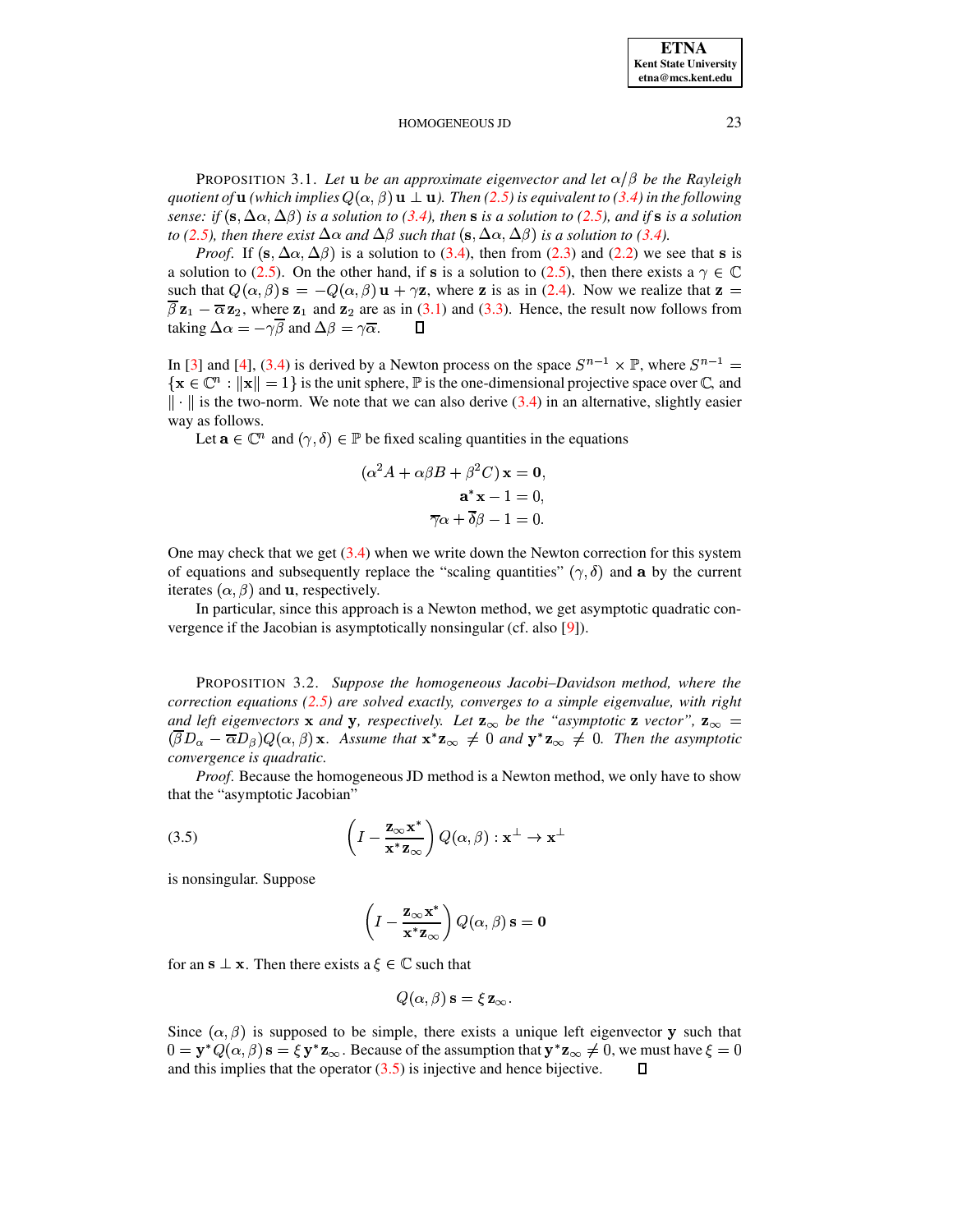**3.3. Homogeneous Rayleigh quotient iteration.** First recall that a step of Rayleigh quotient iteration (RQI) for the standard eigenproblem  $A\mathbf{x} = \lambda \mathbf{x}$  is to solve  $\tilde{\mathbf{u}}$  from  $(A - \theta I)$   $\tilde{u} = u$ , where  $(\theta, u)$  is the current approximate eigenpair. For the general polynomial eigenvalue problem a generalization of RQI is less well known. For a derivation, we start with

<span id="page-5-2"></span>
$$
\mathbf{0} = Q(\lambda) \mathbf{x} = Q(\theta) \mathbf{x} + (Q(\lambda) - Q(\theta)) \mathbf{x} \approx Q(\theta) \mathbf{x} + (\lambda - \theta) Q'(\theta) \mathbf{x}.
$$

Therefore, inspired by  $Q(\theta)^{-1}Q'(\theta) \mathbf{x} \approx (\lambda - \theta)^{-1}\mathbf{x}$ , a step of Rayleigh quotient iteration for the polynomial eigenproblem is to solve  $\tilde{u}$  from (cf., e.g., [\[20\]](#page-11-0))

$$
(3.6) \tQ(\theta) \widetilde{\mathbf{u}} = Q'(\theta) \mathbf{u}.
$$

Let us now consider a generalization of the RQI method for homogeneous polynomial eigenvalue problem, where again we will use the quadratic eigenproblem as a role model. We have

$$
\mathbf{0} = Q(\alpha_{\lambda}, \beta_{\lambda}) \mathbf{x} = Q(\alpha, \beta) \mathbf{x} + (Q(\alpha_{\lambda}, \beta_{\lambda}) - Q(\alpha, \beta)) \mathbf{x}
$$
  
\n
$$
\approx Q(\alpha, \beta) \mathbf{x} + ((\alpha_{\lambda} - \alpha)D_{\alpha} + (\beta_{\lambda} - \alpha)D_{\beta}) Q(\alpha, \beta) \mathbf{x}.
$$

At this point we use the orthogonality condition  $(2.2)$ , so that a step of homogeneous Rayleigh quotient for the polynomial eigenproblem is to solve  $\tilde{u}$  from

<span id="page-5-3"></span>(3.7) 
$$
Q(\alpha, \beta) \widetilde{\mathbf{u}} = (\overline{\beta}D_{\alpha} - \overline{\alpha}D_{\beta}) Q(\alpha, \beta) \mathbf{u} = \mathbf{z}.
$$

Comparing this with the exact solution  $(2.6)$  to the correction equation  $(2.5)$ , we see that an exact step of (homogeneous) RQI for the QEP is equivalent to an exact step of (homogeneous) JD for the QEP, in the sense that  $\tilde{u}$  in [\(3.6\)](#page-5-2) is a multiple of  $u + s$  in [\(2.6\)](#page-2-3).

However, we will usually solve  $(2.5)$  and  $(3.7)$  inexactly in practice. If we solve  $(3.7)$  by a Krylov subspace method, we look for an approximation to  $\tilde{u}$  in the Krylov search space

$$
\mathcal{K}_l(Q(\alpha,\beta),\mathbf{z})
$$

for an (often) low dimension  $l$ . An important observation is that  $\bf{u}$  will generally not be in this search space. If  $\bf{u}$  is already an approximation of good quality, this unfortunate fact makes Rayleigh quotient iteration for polynomial eigenproblems of large size less attractive (similar remarks hold for "non-homogeneous RQI" [\(3.6\)](#page-5-2)).

In contrast, the homogeneous JD method looks for an *update* to the approximate vector  $u$ , rather than directly for a new approximate vector  $\tilde{u}$ , and therefore does not share the above problem and may as a result be more attractive. We note that this situation is somewhat similar to issues one faces when using preconditioning for RQI in the standard eigenvalue problem, see [\[15\]](#page-11-11).

<span id="page-5-1"></span>**4. Extensions and special cases.** In this section, we will extend the multihomogeneous Newton approach, or homogenous Jacobi–Davidson technique, to general polynomial eigenvalue problems. Then we will briefly study the special important case of the generalized eigenproblem and summarize some results concerning homogeneous subspace *extraction* from [\[7\]](#page-11-4).

<span id="page-5-0"></span>**4.1. The polynomial eigenproblem.** The Jacobi–Davidson method has also been exploited for polynomial eigenproblems of which the polynomial is of degree  $> 2$ , for instance cubic  $[10, 11]$  $[10, 11]$  $[10, 11]$ , quartic, or quintic  $[12]$ ; see also  $[22]$  and the references therein. The multihomogeneous Newton, or homogeneous JD expansion, technique can be generalized to the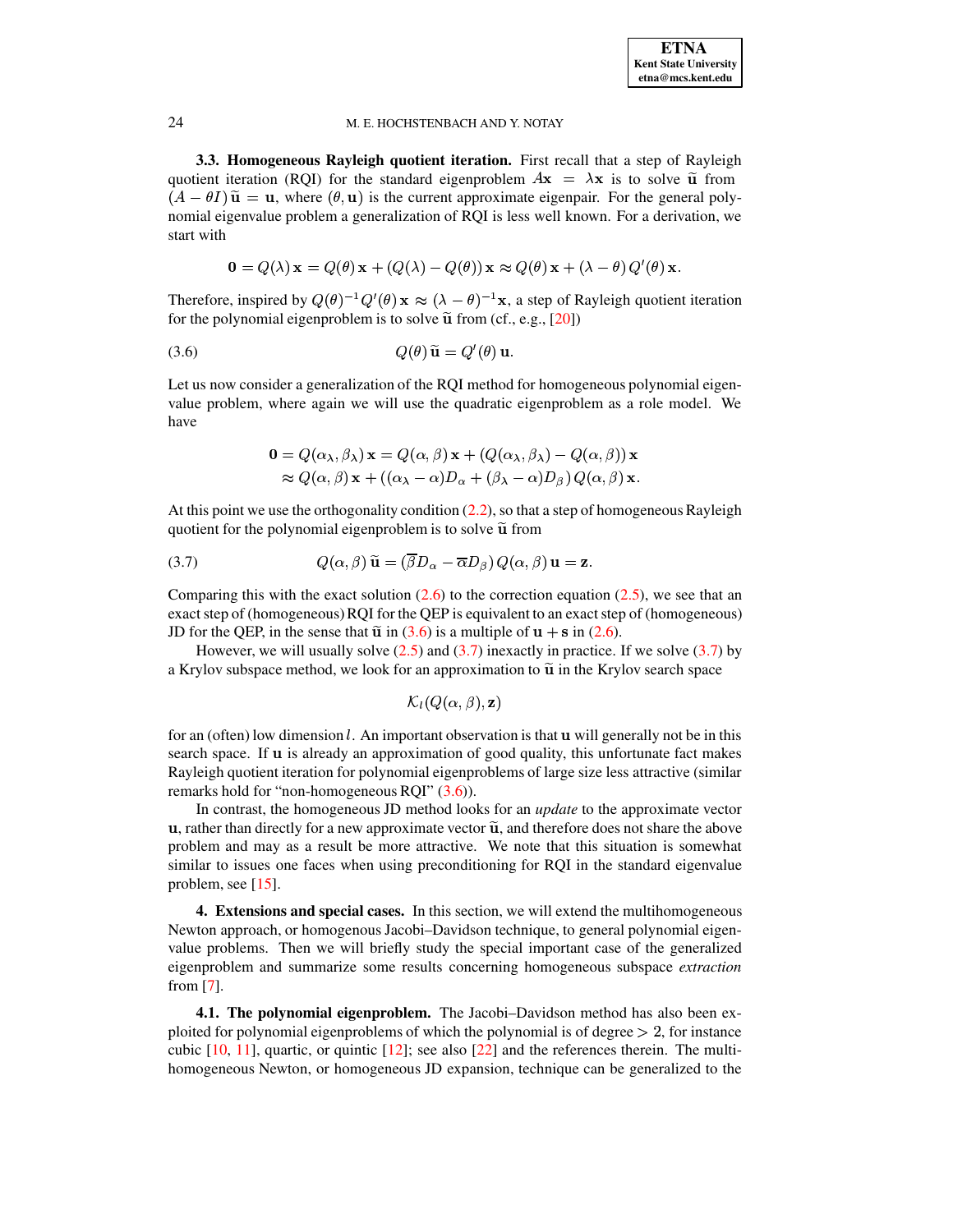### **ETNA Kent State University etna@mcs.kent.edu**

# HOMOGENEOUS JD 25

general polynomial eigenvalue problem as follows. Consider the homogeneous version of the polynomial eigenproblem [\(1.1\)](#page-0-0):

$$
P(\alpha_{\lambda},\beta_{\lambda})\mathbf{x}=(\alpha_{\lambda}^{m}A_{m}+\alpha_{\lambda}^{m-1}\beta_{\lambda}A_{m-1}+\cdots+\alpha_{\lambda}\beta_{\lambda}^{m-1}A_{1}+\beta_{\lambda}^{m}A_{0})\mathbf{x}=\mathbf{0}.
$$

Let  $(\alpha/\beta, \mathbf{u})$  an approximate eigenpair with  $P(\alpha, \beta)$   $\mathbf{u} \perp \mathbf{u}$ . With the *ansatz* 

$$
P((\alpha+\Delta\alpha),(\beta+\Delta\beta))({\bf u}+{\bf s})={\bf 0},
$$

where  $\mathbf{s} \perp \mathbf{u}$  and  $\overline{\alpha} \Delta \alpha + \beta \Delta \beta = 0$ , we have the first order approximation

$$
P(\alpha, \beta) \mathbf{s} = -P(\alpha, \beta) \mathbf{u} - \Delta \alpha D_{\alpha} P(\alpha, \beta) \mathbf{u} - \Delta \beta D_{\beta} P(\alpha, \beta) \mathbf{u}.
$$

Using  $(2.2)$ , and projecting out the resulting vector, the correction equation becomes

$$
\left(I - \frac{\mathbf{z}\mathbf{u}^*}{\mathbf{u}^*\mathbf{z}}\right)P(\alpha, \beta)(I - \mathbf{u}\mathbf{u}^*)\,\mathbf{s} = -P(\alpha, \beta)\,\mathbf{u},
$$

where

<span id="page-6-1"></span>(4.1) 
$$
\mathbf{z} = (\overline{\beta}D_{\alpha} - \overline{\alpha}D_{\beta})P(\alpha, \beta) \mathbf{u}.
$$

Note that earlier work on JD for the polynomial eigenproblem  $[16, 18, 21, 1, 9]$  $[16, 18, 21, 1, 9]$  $[16, 18, 21, 1, 9]$  $[16, 18, 21, 1, 9]$  $[16, 18, 21, 1, 9]$  $[16, 18, 21, 1, 9]$  $[16, 18, 21, 1, 9]$  $[16, 18, 21, 1, 9]$  $[16, 18, 21, 1, 9]$  suggested the projection vector

$$
\mathbf{z}_1 = P'(\theta) \mathbf{u} = (m\theta^{m-1}A_m + (m-1)\theta^{m-2}A_{m-1} + \cdots + A_1)\mathbf{u}.
$$

As for the quadratic eigenproblem, the projection vector  $z$  is a linear combination of the vector  $z_1$  in homogeneous coordinates

$$
\mathbf{z}_1 = (m\alpha^{m-1}A_m + (m-1)\alpha^{m-2}\beta A_{m-1} + \cdots + \beta^{m-1}A_1)\mathbf{u} = D_{\alpha}P(\alpha,\beta)\mathbf{u}
$$

and the vector

$$
\mathbf{z}_2 = (\alpha^{m-1}A_{m-1} + \cdots + (m-1)\alpha\beta^{m-2}A_1 + m\beta^{m-1}A_0)\mathbf{u} = D_{\beta}P(\alpha,\beta)\mathbf{u}.
$$

This  $z_2$  is the homogeneous version of

$$
(A_{m-1} + 2\lambda A_{m-1} + \dots + (m-1)\lambda^{m-2}A_1 + m\lambda^{m-1}A_0)\mathbf{u},
$$

which can be derived from the reverse polynomial eigenproblem

$$
\lambda^m P(\lambda^{-1}) = (A_m + \lambda A_{m-1} + \dots + \lambda^{m-1} A_1 + \lambda^m A_0) \mathbf{x} = \mathbf{0}.
$$

As for the QEP, we have the relation  $z = \beta z_1 - \overline{\alpha} z_2$  for the general polynomial eigenproblem.

<span id="page-6-0"></span>**4.2. The generalized eigenproblem.** Let us briefly study the homogeneous Jacobi– Davidson method for the generalized eigenvalue problem

$$
A\mathbf{x} = \lambda B\mathbf{x}, \qquad (\beta_{\lambda}A - \alpha_{\lambda}B)\mathbf{x} = \mathbf{0}
$$

since this is an important problem in many applications. Let  $(\alpha/\beta, \mathbf{u})$  be an approximate eigenpair. The homogeneous form of the correction equation is

$$
\left(I - \frac{\mathbf{z}\mathbf{u}^*}{\mathbf{u}^*\mathbf{z}}\right)(\beta A - \alpha B)(I - \mathbf{u}\mathbf{u}^*)\mathbf{s} = -(\beta A - \alpha B)\mathbf{u}, \qquad \mathbf{s} \perp \mathbf{u},
$$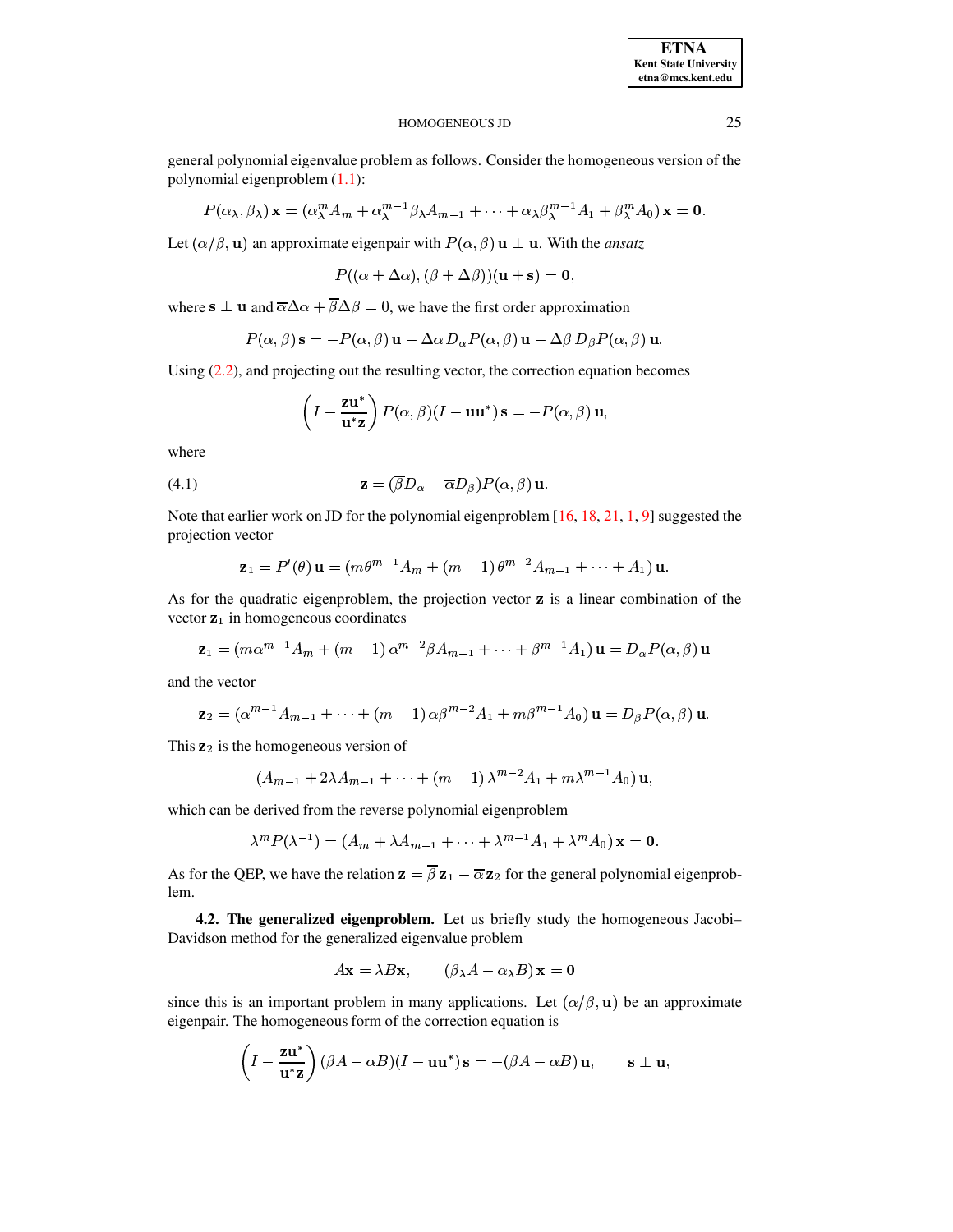where the projection vector is

$$
\mathbf{z} = \overline{\alpha} A \mathbf{u} + \overline{\beta} B \mathbf{u}.
$$

In [\[16,](#page-11-2) Thm. 3.2] it was proved that with a choice for the projection vector of any linear combination of  $Au$  and  $Bu$  we get asymptotically quadratic convergence if the correction equations are solved exactly. Remarkably, to optimally expand the test space, with only the target as a priori information, the combination  $\overline{\alpha}_\tau A\mathbf{u} + \beta_\tau B\mathbf{u}$  was suggested for the JDQZ type method in [\[5\]](#page-10-2).

**4.3. Two-sided variant.** We remark that a homogeneous approach is also possible in combination with a two-sided method. Let us again consider the QEP. In a two-sided JD variant we have two search spaces, U for the (right) eigenvector  $\bf{x}$ , and V for the left eigenvector **y** (satisfying  $y^*Q(\alpha_{\lambda}, \beta_{\lambda}) = 0^*$ ).

If we have an approximation  $(\alpha/\beta, \mathbf{u}, \mathbf{v}) \approx (\alpha_{\lambda}/\beta_{\lambda}, \mathbf{x}, \mathbf{y})$ , where  $\mathbf{v}^* Q(\alpha, \beta) \mathbf{u} = 0$ , then the correction equation for u takes the form

$$
\left(I - \frac{\mathbf{z} \mathbf{v}^*}{\mathbf{v}^* \mathbf{z}}\right) Q(\alpha, \beta) \mathbf{s} = -Q(\alpha, \beta) \mathbf{u}.
$$

Here **z** is as in [\(4.1\)](#page-6-1); one option is to look for a bi-orthogonal update,  $s \perp v$  for **u**. Similarly, the equation for a correction  $t$  for  $v$  is of the form

$$
\left(I - \frac{\mathbf{w}\mathbf{u}^*}{\mathbf{u}^*\mathbf{w}}\right) (Q(\alpha, \beta))^* \mathbf{t} = -(Q(\alpha, \beta))^* \mathbf{v}.
$$

<span id="page-7-0"></span>where  $\mathbf{w} = ((\beta D_{\alpha} - \overline{\alpha}D_{\beta})Q(\alpha, \beta))^*$  v.

**4.4. Homogeneous subspace extraction methods.** In [\[7\]](#page-11-4) it is shown that the homogeneous form for the polynomial eigenvalue problem can also be used in the subspace extraction phase. We now summarize a few results.

Let  $\mathcal{U} = \mathcal{U}_k$  be a (low) k-dimensional search space. We are looking for an approximate eigenpair  $(\theta, \mathbf{u}) \approx (\lambda, \mathbf{x})$  where  $\mathbf{u} \in \mathcal{U}$ , so we can write  $\mathbf{u} = U_k \mathbf{c}$ , where the columns of  $U_k$  form an orthonormal basis for  $\mathcal{U}_k$  and  $\mathbf{c} \in \mathbb{C}^k$  has unit norm. The standard extraction to determine approximate pairs from the Galerkin condition  $Q(\theta)$  **u**  $\perp$  U straightforwardly translates to its homogeneous form

$$
U_k^* Q(\alpha, \beta) U_k \mathbf{c} = \mathbf{0}.
$$

For eigenpairs close to a target  $(\alpha_{\tau}, \beta_{\tau})$ , the standard extraction is often not optimal and a harmonic or refined approach is recommended  $[9]$ . The counterpart of the harmonic extraction  $Q(\theta)$  **u**  $\perp Q(\tau)$   $\mathcal{U}$  (see [\[9\]](#page-11-7)) is to determine candidate approximate eigenpairs  $(\alpha/\beta, \mathbf{u})$ from

$$
Q(\alpha, \beta)U_k
$$
**c**  $\perp$   $Q(\alpha_{\tau}, \beta_{\tau})U$ .

Finally, the refined extraction determines an approximate eigenvector as a minimizing argument of the expression

$$
\min_{\mathbf{u}\in\mathcal{U},\ \|\mathbf{u}\|=1}\|Q(\alpha_{\tau},\beta_{\tau})\mathbf{u}\|=U_k\cdot\min_{\mathbf{c}\in\mathbb{C}^k,\ \|\mathbf{c}\|=1}\|Q(\alpha_{\tau},\beta_{\tau})U_k\mathbf{c}\|.
$$

For more details we refer to [\[7\]](#page-11-4).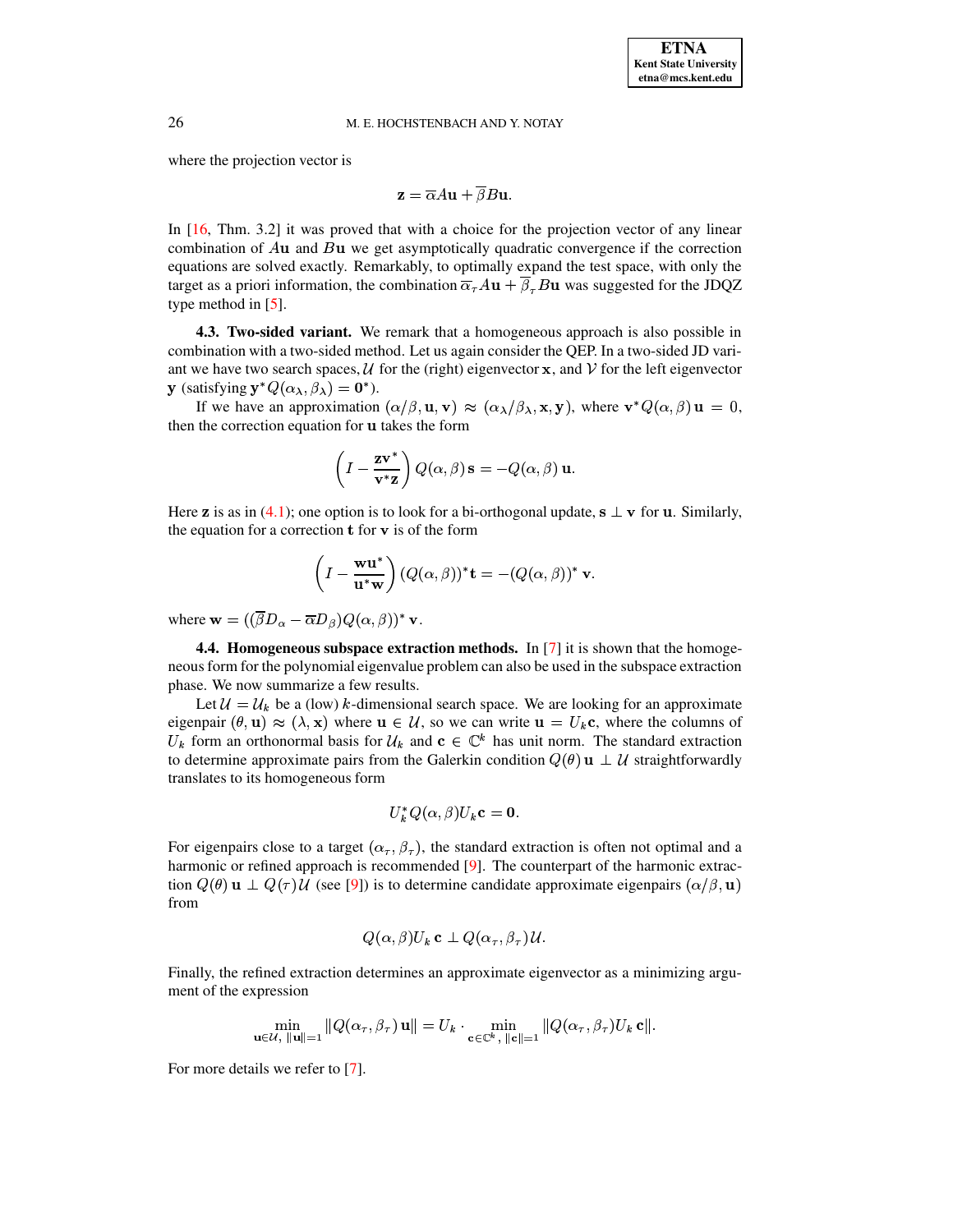<span id="page-8-1"></span>

|  |  |  |  | Algorithm 1 Homogeneous Jacobi-Davidson for the polynomial eigenvalue problem |
|--|--|--|--|-------------------------------------------------------------------------------|
|  |  |  |  |                                                                               |

**Input:** A device to compute  $A_j$ **x** for arbitrary **x**, a starting vector **u**<sub>1</sub>, a target  $\tau$ , a tolerance  $\varepsilon$ , and a parameter threshold **Output:** An approximate eigenpair  $(\alpha/\beta, \mathbf{u})$  with  $\alpha/\beta \approx \tau$ 1:  $\mathbf{s} = \mathbf{u}_1$ 2: **for**  $k = 1, 2, \ldots$  **do** 3:  $\operatorname{rgs}(U_{k-1}, \mathbf{s}) \to U_k$ 4: Perform a homogenous extraction process (see Section [4.4\)](#page-7-0) to get  $(\alpha/\beta, \mathbf{c})$ , where  $\alpha/\beta \approx \tau$ 5:  $\mathbf{u} = U_k \mathbf{c}$ 6:  $\mathbf{r} = P(\alpha, \beta) \mathbf{u}$ 7: Stop if  $\|\mathbf{r}\| \leq \varepsilon$  $\sum_{n=0}^{\infty}$  Solve (approximately) an  $\mathbf{s} \perp \mathbf{u}$  from one of the following equations: 9:  $\left(I - \frac{\mathbf{z} \mathbf{u}^*}{\mathbf{u}^* \mathbf{z}}\right) P(\alpha, \beta) \mathbf{s} = -\mathbf{r}, \qquad \mathbf{z} = (\beta D_\alpha - \overline{\alpha}D_\beta) P(\alpha, \beta) \mathbf{u},$ (if  $\|\mathbf{r}\| \leq \mathtt{threshold}$ ) 10:  $\left(I - \frac{\mathbf{z} \cdot \mathbf{u}^*}{\mathbf{u}^* \cdot \mathbf{a}}\right) P(\alpha_\tau, \beta_\tau) \mathbf{s} = -\mathbf{r}, \qquad \mathbf{z} = (\beta_\tau D_\alpha - \overline{\alpha}_\tau D_\beta) P(\alpha_\tau, \beta_\tau) \mathbf{u}$  $(\text{if } \|\mathbf{r}\| > \text{threshold})$ 11: **end for**

<span id="page-8-0"></span>**5. Numerical experiments.** For completeness and convenience, we first give pseudocode for the homogeneous JD method; see [\[9\]](#page-11-7) for its non-homogeneous counterpart.

The "rgs" in Line 3 stands for repeated Gram–Schmidt or any other numerical stable way to form an orthonormal basis for the search space. For simplicity, we have omitted a restart procedure.

EXPERIMENT 5.1. In our first example, A is a diagonal matrix with entries  $0, \ldots, 999$ ,  $B = i \cdot I$ , and  $C = I$ . We run the homogeneous JD method to find the absolute largest eigenvalue, with a set of 10 different random starting vectors. The method correctly finds  $\lambda = \infty$  (or  $\lambda = 1/\beta$  for a very small  $|\beta|$ ) in all cases in an average 22 iterations. For comparison: it finds the eigenvalue closest to target  $\tau = 0, \lambda \approx 0.03i$  in 51 iterations on average, although it must be noted that this eigenvalue is somewhat more "interior" than the infinite eigenvalue.

Also from several other unreported experiments with quadratic eigenvalue problems with singular  $A$  matrix having infinite eigenvalues, we conclude that the homogeneous JD indeed finds infinite eigenvalues with no more effort than finite ones (cf. also similar similar remarks in [\[4\]](#page-10-1) about the homogeneous Newton method).

The standard JD variant is unsuited to compute both finite and infinite eigenvalues in one consistent procedure. Therefore, we perform some experiments comparing the methods with different projection vectors for finding *finite* eigenvalues.

We compare the homogeneous Jacobi–Davidson method described in Algorithm [1](#page-8-1) with the standard version in [\[9\]](#page-11-7) (see also [\[16,](#page-11-2) [18,](#page-11-5) [21\]](#page-11-6)) and some other alternative variants. The choices for the methods are the following: we use the standard extraction process; the minimum and maximum dimensions of the search space are 10 and 30, respectively; the tolerance is  $10^{-6}$  times the matrix one-norm; the correction equations are solved by 10 steps of the GMRES method; and the maximum number of outer iterations is 200.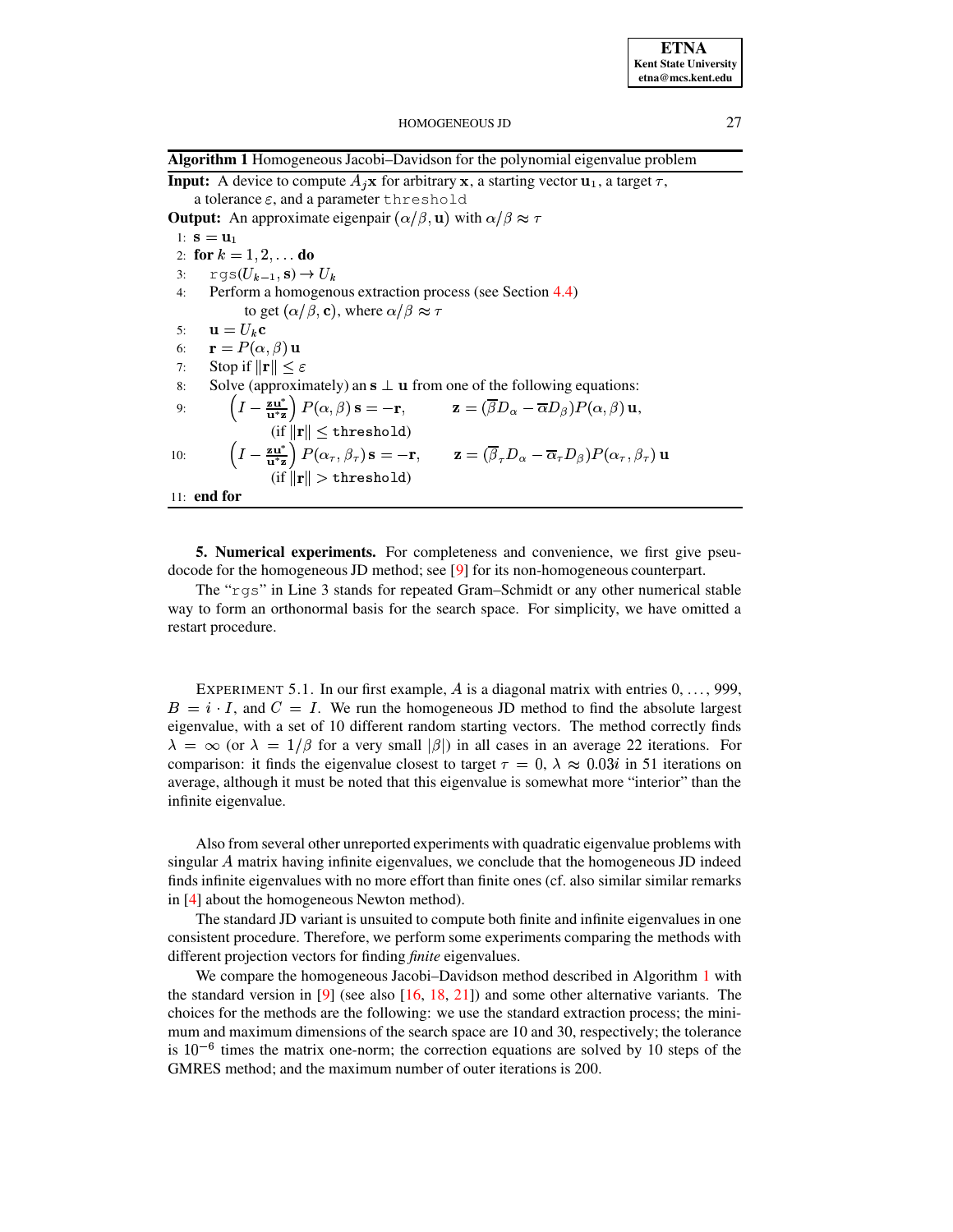<span id="page-9-2"></span>EXPERIMENT 5.2. For the second example we take utrecht-1331, a 1331  $\times$  1331 QEP, where  $A$  and  $C$  are symmetric positive definite, and  $B$  is complex, singular, and non-Hermitian; see also [\[2,](#page-10-3) Ex. 4]. We try to compute the eigenpair closest to target  $\tau = -5$ . The two closest eigenvalues are  $\lambda_1 \approx -0.0003 + 0.0026i$  and  $\lambda_2 \approx -5.2 - 49.5i$ , which are relatively clustered compared to the largest eigenvalue  $\approx -195 - 4314i$ ; see Figure [5.1](#page-9-0) for the spectrum.



<span id="page-9-0"></span>FIG. 5.1. Spectrum of the utrecht-1331 problem.

For Table [5.1](#page-9-1) we take 5 different projection vectors **z** in the left projection  $I - \frac{\mathbf{z} \mathbf{u}^*}{\mathbf{u}^* \mathbf{z}}$ in the correction equation [\(2.5\)](#page-2-1): the standard choice  $z_1 = Q'(\theta) \mathbf{u} = (2\theta A + B) \mathbf{u}$  (see [\(3.1\)](#page-3-3)); the two alternative presented in Section [3.1:](#page-3-1)  $\tilde{\mathbf{z}} = (\theta A - \theta^{-1} C) \mathbf{u}$  (see [\(3.2\)](#page-3-5)) and  $z_2 = (\theta B + 2C)$  u (see [\(3.3\)](#page-3-4)); the homogeneous vector  $z = (\beta D_\alpha - \overline{\alpha}D_\beta) Q(\alpha, \beta)$  u (see [\(2.4\)](#page-2-2)) in standard coordinates:

$$
\mathbf{z} = 2\theta A\mathbf{u} + (1 - |\theta|^2)B\mathbf{u} - 2\overline{\theta}C\mathbf{u}
$$

and the vector **u** yielding an orthogonal projection. We would like to stress that the last choice has no mathematical justification in the sense that with this projection one cannot expect asymptotically quadratic convergence in general (if the correction equations would be solved exactly).

| . T<br>,<br>n |  |  |
|---------------|--|--|
|---------------|--|--|

<span id="page-9-1"></span>Average number of outer iterations (out of 10 cases) for the JD method for different projection vectors and the utrecht-1331 *test problem.*

| Projection vector | Iterations                                                                                     |      |
|-------------------|------------------------------------------------------------------------------------------------|------|
| Standard          | $z1 = Q'(\theta) u = (2\theta A + B) u (see (3.1))$                                            | 18.4 |
|                   | $\widetilde{\mathbf{z}} = (\theta \mathbf{A} - \theta^{-1} \mathbf{C}) \mathbf{u}$ (see (3.2)) | 16.9 |
|                   | $\mathbf{z}_2 = (\theta B + 2C) \mathbf{u}$ (see (3.3))                                        | 16.6 |
| Homogeneous       | $\mathbf{z} = (\overline{\beta}D_{\alpha} - \overline{\alpha}D_{\beta}) Q(\alpha, \beta)$ u    | 16.6 |
| Orthogonal        | u                                                                                              | 16.5 |

Again, we take a set of 10 random starting vectors and we average the necessary number of outer iterations. From the results in Table [5.1](#page-9-1) we see that although the iteration numbers are relatively similar, the standard JD approach is the slowest. Surprisingly, the orthogonal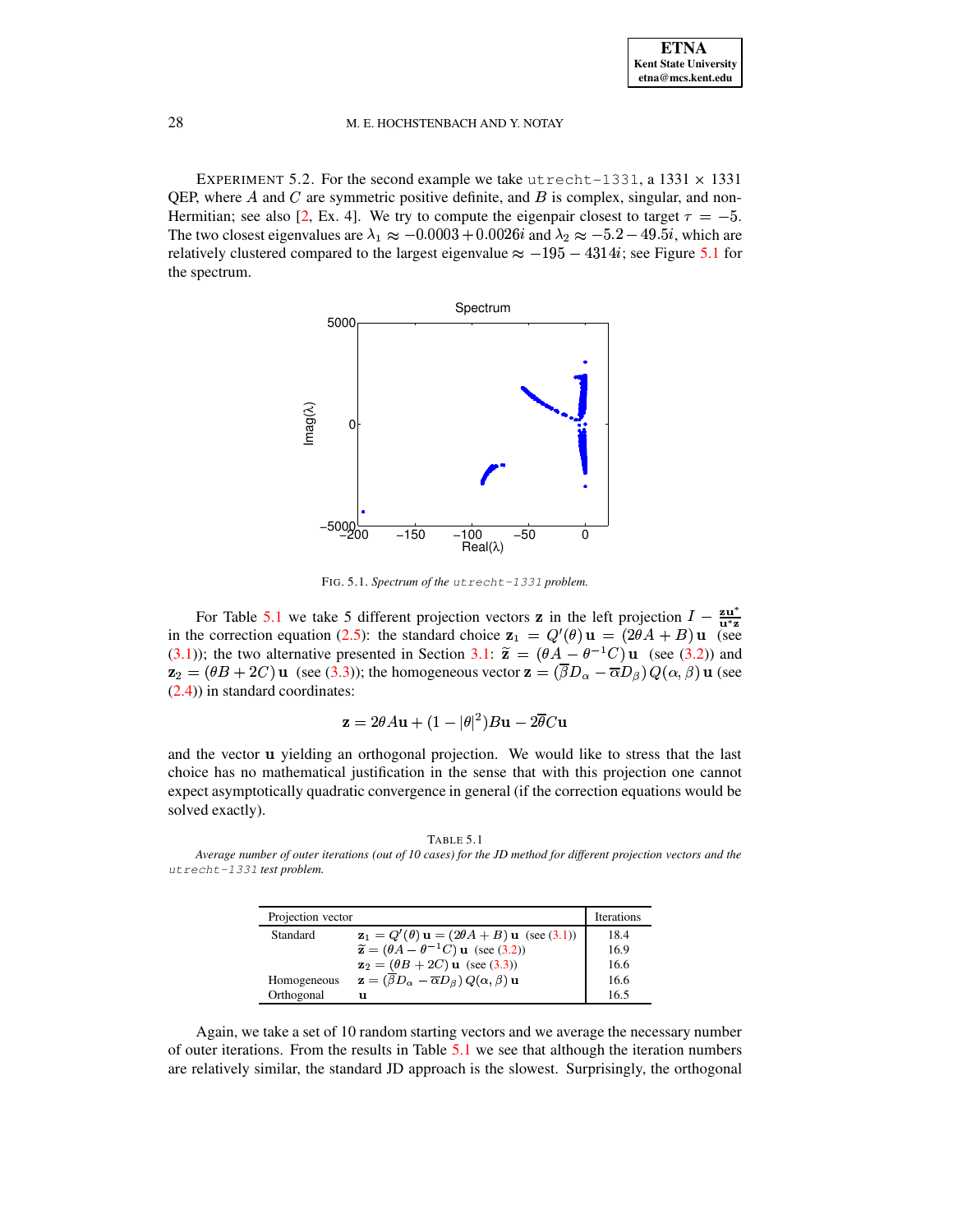projection vector  $\bf{u}$  is the (slight) winner; this suggest that taking orthogonal updates throughout the process (which can be thought of as an "optimal expansion"), makes up for the lack of an asymptotically optimal convergence.

We would like to mention that we repeated Experiment [5.2](#page-9-2) for many other test matrices using the standard extraction and different projection vectors; the results were roughly comparable in every case.

In the correction equation, we have to (approximately) solve linear systems with the operator that ultimately (upon convergence to an eigenpair  $(\lambda, \mathbf{x})$ ) becomes

$$
\left(I - \frac{\mathbf{z}_{\infty} \mathbf{x}^*}{\mathbf{x}^* \mathbf{z}_{\infty}}\right) Q(\alpha, \beta) (I - \mathbf{x} \mathbf{x}^*) : \mathbf{x}^{\perp} \to \mathbf{x}^{\perp}.
$$

For this reason, it is interesting to compare the asymptotic effective condition number of this operator for the different options for  $\mathbf{z}_{\infty}$ :  $(2\lambda A + B) \mathbf{x}$ ,  $(\lambda A - \lambda^{-1} C) \mathbf{x}$ ,  $(\lambda B + 2C) \mathbf{x}$ ,  $(2\lambda A + (1 - |\lambda|^2)B - 2\lambda C)$  x, and x, respectively. (By the effective condition number we mean the condition of the operator seen as a map from  $x^{\perp}$  to  $x^{\perp}$ .) However, a conclusion from unreported experiments is that, apart from the orthogonal choice  $z = x$ , every other choice for z gives rise to both the best condition number in some cases, but the worst in other cases; no general pattern could be discovered.

<span id="page-10-4"></span>**6. Conclusions.** We presented a homogeneous version of Jacobi–Davidson for the generalized, quadratic, and general polynomial eigenproblem. This approach is inspired by the multihomogeneous Newton approach as described by Dedieu and Shub [\[3\]](#page-10-5) and Dedieu and Tisseur [\[4\]](#page-10-1).

The main advantage of the homogeneous approach is that it allows us to treat finite and infinite eigenvalues of a polynomial eigenvalue problem in a natural and equal way, without having to switch from one representation of a polynomial eigenproblem to another. The new variant can be easily implemented (existing non-homogeneous codes only require minor changes) with exactly the same computational costs and storage requirements.

We compared the new method with "standard" JD as well as (homogeneous) RQI for the polynomial problem. We have argued that, when for large problems the inner equations are solved inexactly, one has good reasons to prefer JD over RQI. In several experiments for *finite* eigenvalues, the homogeneous JD method performed equal or somewhat better than its nonhomogeneous counterpart. The main surprise here, however, is the surprisingly good results obtained by the variant with the orthogonal projection, which, although without "asymptotic justification", seems to have enough practical advantages such as orthogonal updates and a well-conditioned correction equation.

#### REFERENCES

- <span id="page-10-6"></span>[1] Z. BAI, J. DEMMEL, J. DONGARRA, A. RUHE, AND H. A. VAN DER VORST, eds., *Templates for the Solution of Algebraic Eigenvalue Problems*, SIAM, Philadelphia, PA, 2000.
- <span id="page-10-3"></span>[2] Z. BAI AND Y. SU, *SOAR: a second-order Arnoldi method for the solution of the quadratic eigenvalue problem*, SIAM J. Matrix Anal. Appl., 26 (2005), pp. 640–659.
- <span id="page-10-5"></span><span id="page-10-1"></span>[3] J.-P. DEDIEU AND M. SHUB, *Multihomogeneous Newton methods*, Math. Comp., 69 (2000), pp. 1071–1098.
- [4] J.-P. DEDIEU AND F. TISSEUR,*Perturbation theory for homogeneous polynomial eigenvalue problems*, Linear Algebra Appl., 358 (2003), pp. 71–94.
- <span id="page-10-2"></span>[5] D. R. FOKKEMA, G. L. G. SLEIJPEN, AND H. A. VAN DER VORST, *Jacobi–Davidson style QR and QZ algorithms for the reduction of matrix pencils*, SIAM J. Sci. Comput., 20 (1998), pp. 94–125.
- <span id="page-10-0"></span>[6] N. J. HIGHAM AND F. TISSEUR, *More on pseudospectra for polynomial eigenvalue problems and applications in control theory*, Linear Algebra Appl., 351/352 (2002), pp. 435–453.